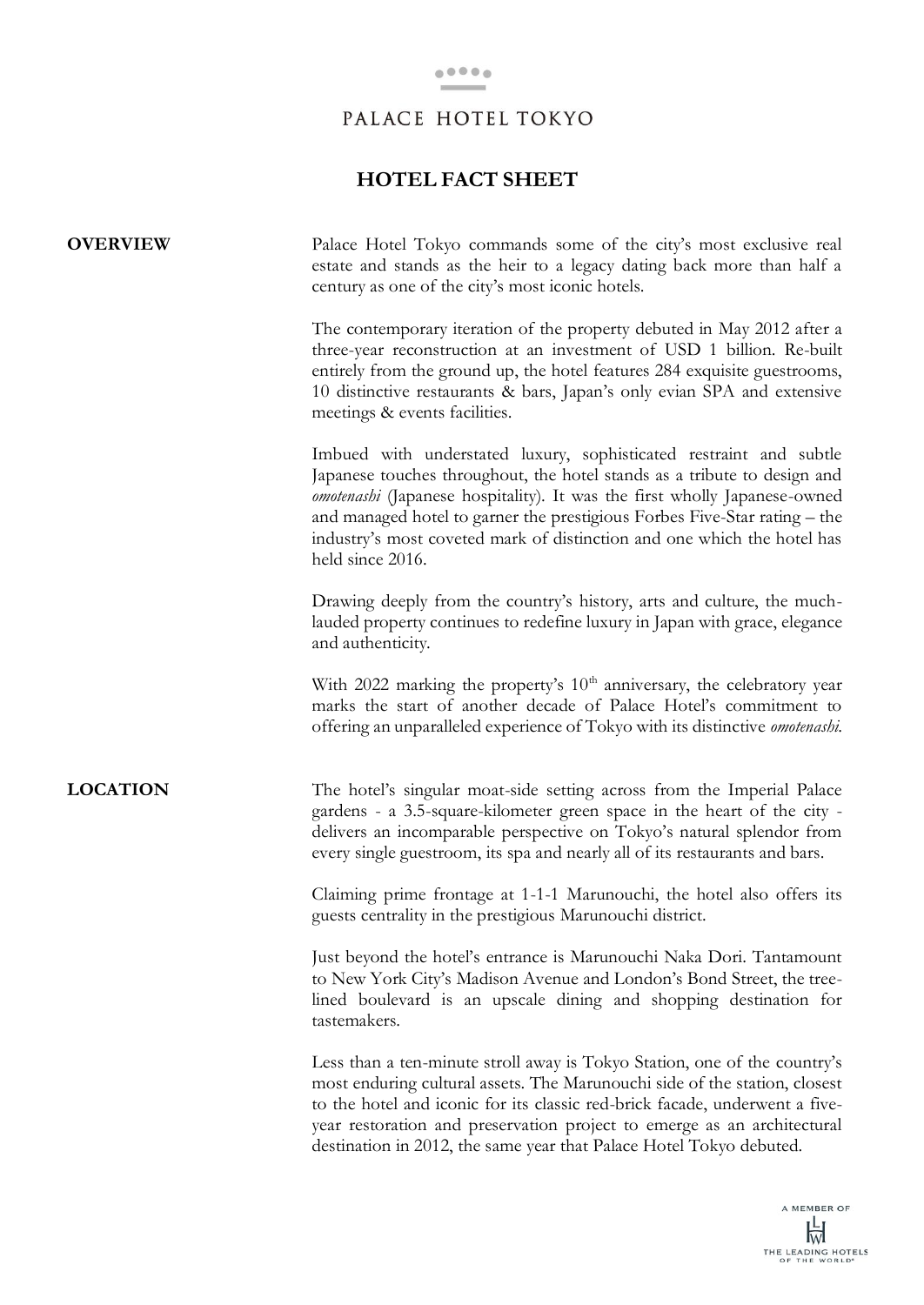| LOCATION continued                                                        | Situated adjacent is KITTE, another meticulous redevelopment that<br>honors its roots while adapting to the modern era. Designed by starchitect<br>Kengo Kuma and located on the site of the original Tokyo Central Post<br>Office which opened close to a century ago, the shopping, dining and<br>office complex was unveiled in 2013 and is home to an array of concept<br>stores which showcase Japanese design. It also features a restoration of<br>what was formerly the postmaster's office as well as a rooftop garden<br>perfect for trainspotting. |
|---------------------------------------------------------------------------|---------------------------------------------------------------------------------------------------------------------------------------------------------------------------------------------------------------------------------------------------------------------------------------------------------------------------------------------------------------------------------------------------------------------------------------------------------------------------------------------------------------------------------------------------------------|
| <b>HOTEL ADDRESS</b>                                                      | 1-1-1 Marunouchi<br>Chiyoda-ku<br>Tokyo 100-0005<br>Japan                                                                                                                                                                                                                                                                                                                                                                                                                                                                                                     |
| <b>TELEPHONE</b>                                                          | +81 3 3211 5211                                                                                                                                                                                                                                                                                                                                                                                                                                                                                                                                               |
| <b>WEBSITE</b>                                                            | www.en.palacehoteltokyo.com                                                                                                                                                                                                                                                                                                                                                                                                                                                                                                                                   |
| <b>CHAIRMAN</b>                                                           | Mr. Takashi Kobayashi                                                                                                                                                                                                                                                                                                                                                                                                                                                                                                                                         |
| <b>PRESIDENT</b>                                                          | Mr. Daisuke Yoshihara                                                                                                                                                                                                                                                                                                                                                                                                                                                                                                                                         |
| <b>SENIOR MANAGING</b><br><b>DIRECTOR &amp;</b><br><b>GENERAL MANAGER</b> | Mr. Masaru Watanabe                                                                                                                                                                                                                                                                                                                                                                                                                                                                                                                                           |
| <b>HISTORY</b>                                                            | The 23-story hotel succeeds two previous hotels on the site - Hotel Teito<br>(under separate ownership) and Palace Hotel. Each was razed to make way<br>for its successor.<br>Hotel Teito opened in 1947 in what was formerly the Forestry Office of                                                                                                                                                                                                                                                                                                          |
|                                                                           | the Imperial Household. The government building was converted into a<br>hotel to meet the growing demand for accommodations from overseas<br>travelers in post-war Japan.                                                                                                                                                                                                                                                                                                                                                                                     |
|                                                                           | The property was eventually sold into the private sector in 1959 and<br>redeveloped as Palace Hotel, which officially opened in 1961 as a lead up<br>to the 1964 Tokyo Olympics.                                                                                                                                                                                                                                                                                                                                                                              |
|                                                                           | The 450-room Palace Hotel was an esteemed property. Leading artists<br>from Japan and around the world performed there. British expats in Japan<br>organized a festival at the hotel in anticipation of a state visit by Queen<br>Elizabeth. And from 1972 to 1991, 284 ambassadors each took their turn<br>traveling by horse & carriage from the hotel to the Imperial Palace for the<br>formal presentation of their credentials to the Emperor.                                                                                                           |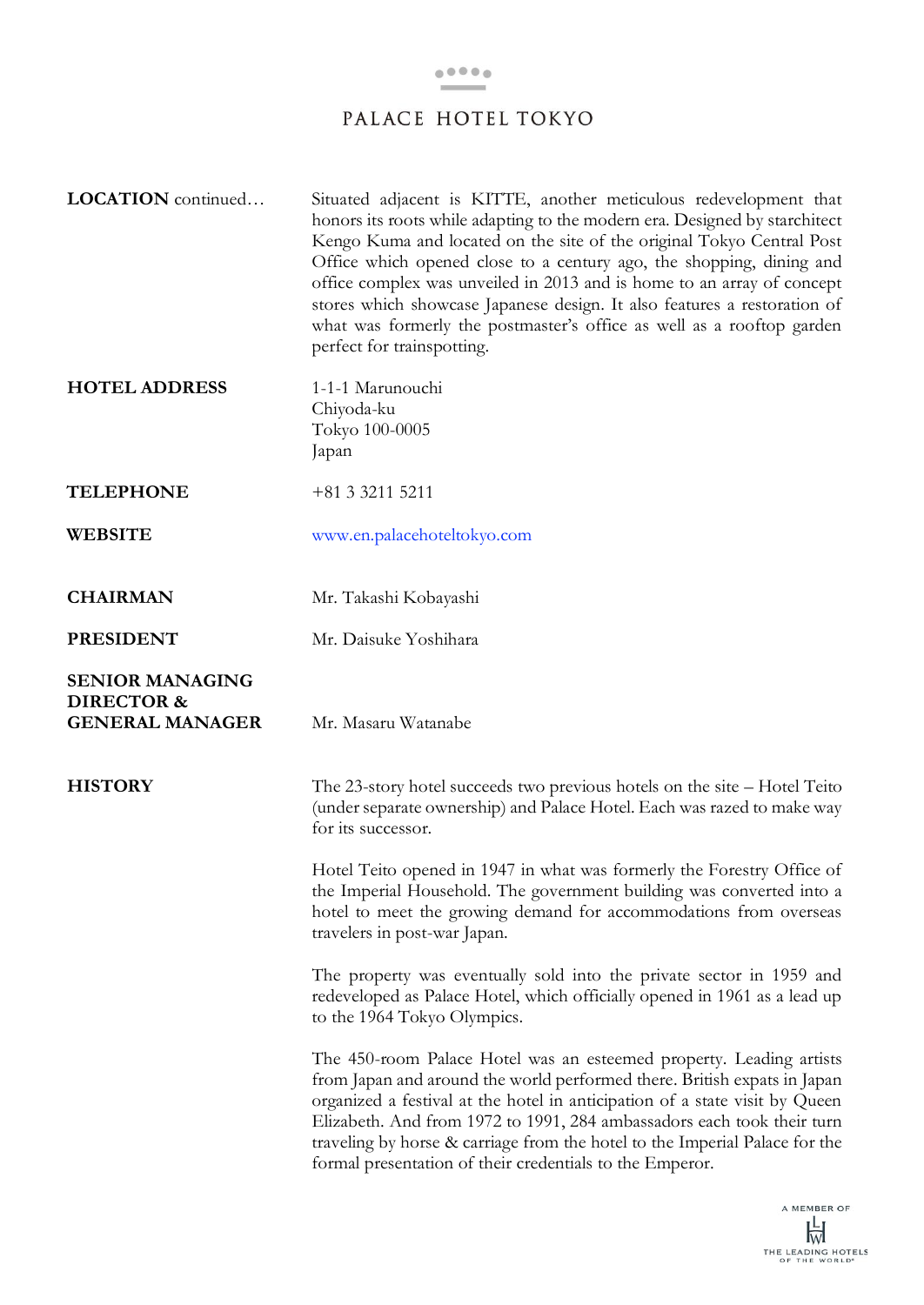| <b>HISTORY</b> continued | While the original Palace Hotel may have been razed to make way for the<br>next iteration, not all was demolished. Some of the 1.6 million Shigaraki-<br><i>yaki</i> tiles (produced in kilns in Shiga Prefecture) that once adorned the<br>original exterior were incorporated into the new interior design. The<br>original bar counter from Royal Bar, designed by legendary bartender<br>Kiyoshi Imai, was also lovingly restored.               |
|--------------------------|------------------------------------------------------------------------------------------------------------------------------------------------------------------------------------------------------------------------------------------------------------------------------------------------------------------------------------------------------------------------------------------------------------------------------------------------------|
|                          | Click here for more information on the hotel's history.                                                                                                                                                                                                                                                                                                                                                                                              |
| <b>ORIGINAL OPENING</b>  | 1 October 1961 (Palace Hotel)                                                                                                                                                                                                                                                                                                                                                                                                                        |
| <b>RE-OPENING DATE</b>   | 17 May 2012 (Palace Hotel Tokyo)                                                                                                                                                                                                                                                                                                                                                                                                                     |
| <b>ACCOMMODATIONS</b>    | 266 guestrooms and 18 suites offer picture-perfect views of the Imperial<br>Palace gardens and the surrounding Tokyo skyline.                                                                                                                                                                                                                                                                                                                        |
|                          | Accommodations range in size from an ample 45 square meters to a<br>spacious 255 square meters.                                                                                                                                                                                                                                                                                                                                                      |
|                          | Most of the hotel's guestrooms have open-style bathrooms with separate<br>soaking tubs $\&$ showers, and more than half feature private balconies $- a$<br>true rarity in Tokyo.                                                                                                                                                                                                                                                                     |
|                          | With leafy carpet motifs and earthy color palettes throughout, the hotel's<br>luxuriously cozy and contemporary interiors invoke its proximity to<br>Tokyo's much-loved natural splendor.                                                                                                                                                                                                                                                            |
| <b>IN-ROOM AMENITIES</b> | In addition to the usual comforts that come with the finest luxury<br>accommodations, uniquely Japanese touches include bath linens made in<br>Imabari – a city in the Ehime prefecture of Japan renowned for the quality<br>of its towel manufacturing since it began nearly 130 years ago – and high-<br>quality Jugetsudo brand teas by Maruyama Nori, a venerable Japanese<br>brand founded in 1854 in Tokyo's historic Tsukiji district.        |
|                          | Accompanying the Jugetsudo teas as part of the in-room tea presentation<br>are nambu-tekki cast iron teapots as well as tea cups handmade in Tochigi<br>prefecture in the Mashiko-yaki style of pottery, which dates back to Japan's<br>Nara period (710-784 AD). The lacquer tea cup saucers originate from<br>Sabae, a city in Fukui prefecture known for the emperor-commissioned<br>Echizen lacquerware it began producing over 1,500 years ago. |
|                          | Bath amenities are by British brand Bamford and for the youngest guests,<br>the hotel offers, upon request, a range of children's amenities, including<br>toothbrushes, pajamas, slippers, bathrobes, umbrellas, stickers, origami and<br>hotel-exclusive keepsakes to take home.                                                                                                                                                                    |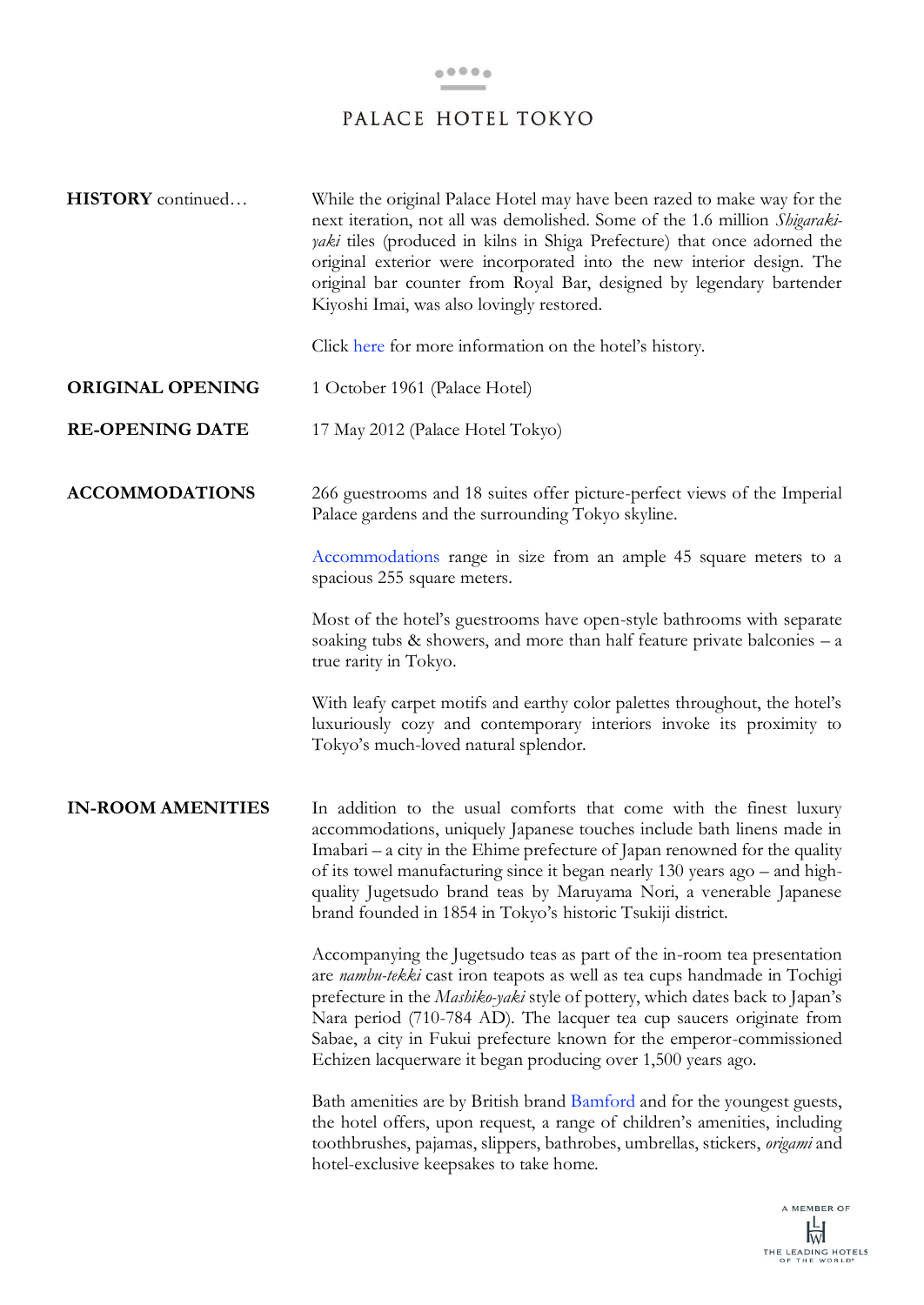| <b>PUBLISHED RATES</b>        | JPY 70,000 - JPY 1,800,000 per night                                                                                                                                                                                                                                                                                    |
|-------------------------------|-------------------------------------------------------------------------------------------------------------------------------------------------------------------------------------------------------------------------------------------------------------------------------------------------------------------------|
| <b>RESTAURANTS &amp; BARS</b> | Much more than a complement to travelers' stay experiences, the hotel's<br>10 restaurants & bars are dining destinations in and of themselves in one<br>of the world's most vibrant culinary scenes.                                                                                                                    |
|                               | One Michelin-starred Esterre, the first collaboration between a Japanese<br>hotel and DUCASSE Paris (founded by world-renowned chef and<br>restaurateur Alain Ducasse), presents a contemporary approach to haute<br>cuisine – with the distinctive, natural flavors of the country's terroir taking<br>pride of place. |
|                               | Among the hotel's Japanese offerings are kaiseki at Wadakura, teppanyaki<br>at GO, tempura at Tatsumi and sushi at Sushi Kanesaka.                                                                                                                                                                                      |
|                               | And one Michelin-starred restaurant <b>Amber Palace</b> , managed by<br>Chugoku Hanten Group, serves up some of the city's finest Chinese.                                                                                                                                                                              |
|                               | The lively all-day dining restaurant Grand Kitchen and the hotel's<br>elegantly appointed bars and lounges round-out one of Tokyo's most<br>dynamic eating and drinking collective.                                                                                                                                     |
|                               | Each uniquely designed space cultivates a mood of its own, from the<br>brooding refuge of Royal Bar to the cheerful disposition of The Palace<br>Lounge and the chic allure of Lounge Bar Privé.                                                                                                                        |
|                               | Please refer to the Restaurants & Bars Fact Sheet available in our online<br>Newsroom for additional details.                                                                                                                                                                                                           |
| <b>IN-ROOM DINING</b>         | In-house guests of Palace Hotel Tokyo can also turn to the wide range of<br>fare featured in its extensive in-room dining menu, including signature<br>offerings and prix-fixe menus from Wadakura and Sushi Kanesaka for<br>Japanese, Esterre for contemporary French and Amber Palace for fine-<br>dining Chinese.    |
| <b>EVIAN SPA TOKYO</b>        | Occupying 1,200 square meters of space on the fifth floor, evian SPA<br>TOKYO encompasses five treatment rooms, one dual-bedded spa suite<br>and separate men's & women's relaxation lounges.                                                                                                                           |
|                               | French savoir-faire and Asian therapies set the stage for one of Tokyo's<br>most refined spa experiences.                                                                                                                                                                                                               |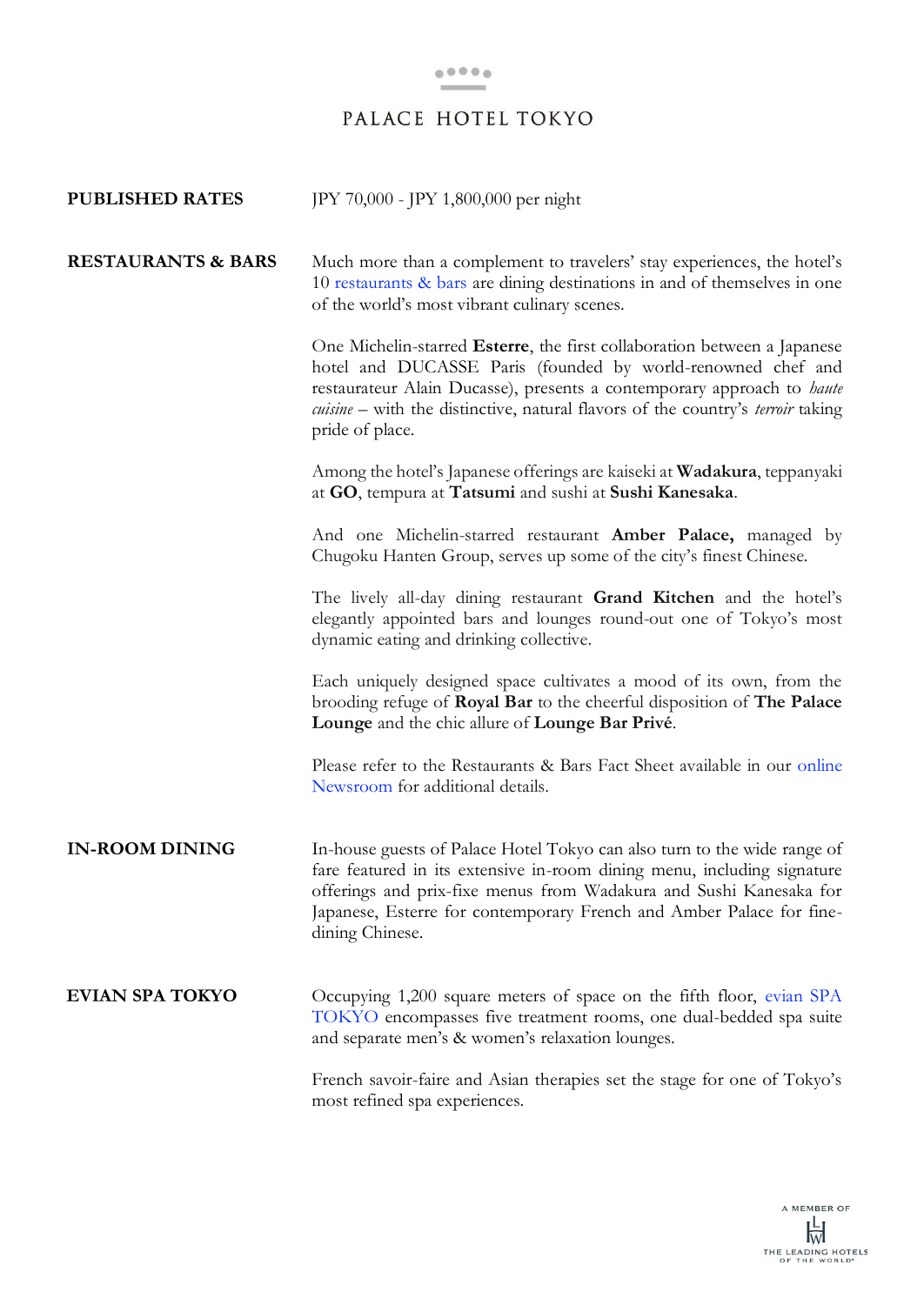| <b>FITNESS FACILITY</b>               | The hotel's fifth floor is also home to an indoor swimming pool with<br>Jacuzzi as well as a 127-square-meter fitness center outfitted with<br>equipment by Technogym as well as a Kinesis system.                                                                                                                                                                        |
|---------------------------------------|---------------------------------------------------------------------------------------------------------------------------------------------------------------------------------------------------------------------------------------------------------------------------------------------------------------------------------------------------------------------------|
|                                       | Please refer to the evian SPA TOKYO Fact Sheet available in our online<br>Newsroom for additional details.                                                                                                                                                                                                                                                                |
| <b>MEETINGS &amp; EVENTS</b>          | Eight multi-purpose rooms comprise Palace Hotel Tokyo's meeting<br>facilities in addition to a formal boardroom that seats 28 and three smaller<br>meeting rooms. The signature flourish in the 1,160-square-meter, pillar-<br>less Aoi ballroom is a 7-meter-tall by 22-meter-wide window directly<br>overlooking the picturesque Wadakura moat and surrounding gardens. |
|                                       | The hotel's much sought-after, on-site wedding chapel also features wall-<br>to-wall, floor-to-ceiling windows directly looking out over Wadakura<br>moat, the Imperial Palace gardens and the Marunouchi skyline.                                                                                                                                                        |
|                                       | To complement, and to accommodate both western and eastern traditions,<br>the hotel also has its own Shinto shrine, featuring spectacular kumiko saiku<br>sculptural woodwork designed by multi-faceted artist Jotaro Saito and<br>exquisite kirikane gold- and platinum-leaf artistry by Mimari Yasukawa.                                                                |
| <b>HOTEL ARCADE</b>                   | A vast basement level features an array of retail outlets, including Sweets<br>& Deli, Palace Hotel Tokyo's cake & pastry shop, where the chocolate is<br>homemade and the breads freshly baked.                                                                                                                                                                          |
| PROXIMITY TO<br><b>TRANSPORTATION</b> | Direct underground passage to Otemachi Station, a major subway<br>interchange, and also Tokyo Station - the hub where the city's subway,<br>light rail and high-speed rail intersect - is also located on this B1 level.                                                                                                                                                  |
| <b>ART COLLECTION</b>                 | More than 1,000 permanent pieces of art can be found throughout the<br>hotel, with the grandest pieces hung on the walls and placed upon<br>pedestals throughout the hotel's public spaces, including the main lobby<br>and at reception. The extensive collection is detailed on a dedicated<br>website and in The Art of Palace Hotel Tokyo book.                       |
|                                       | Curated by Art Front Gallery, the eclectic array of pieces showcases the<br>talents of up-and-coming creators as well as that of more prominent artists,<br>with many of the paintings, watercolours, sculptures and other works<br>commissioned specifically for Palace Hotel Tokyo.                                                                                     |
|                                       | With an overarching concept of complementing the beauty of the hotel's<br>natural surroundings and the uniqueness of the country's heritage, nature<br>plays a central role as the inspiration behind many of the works.                                                                                                                                                  |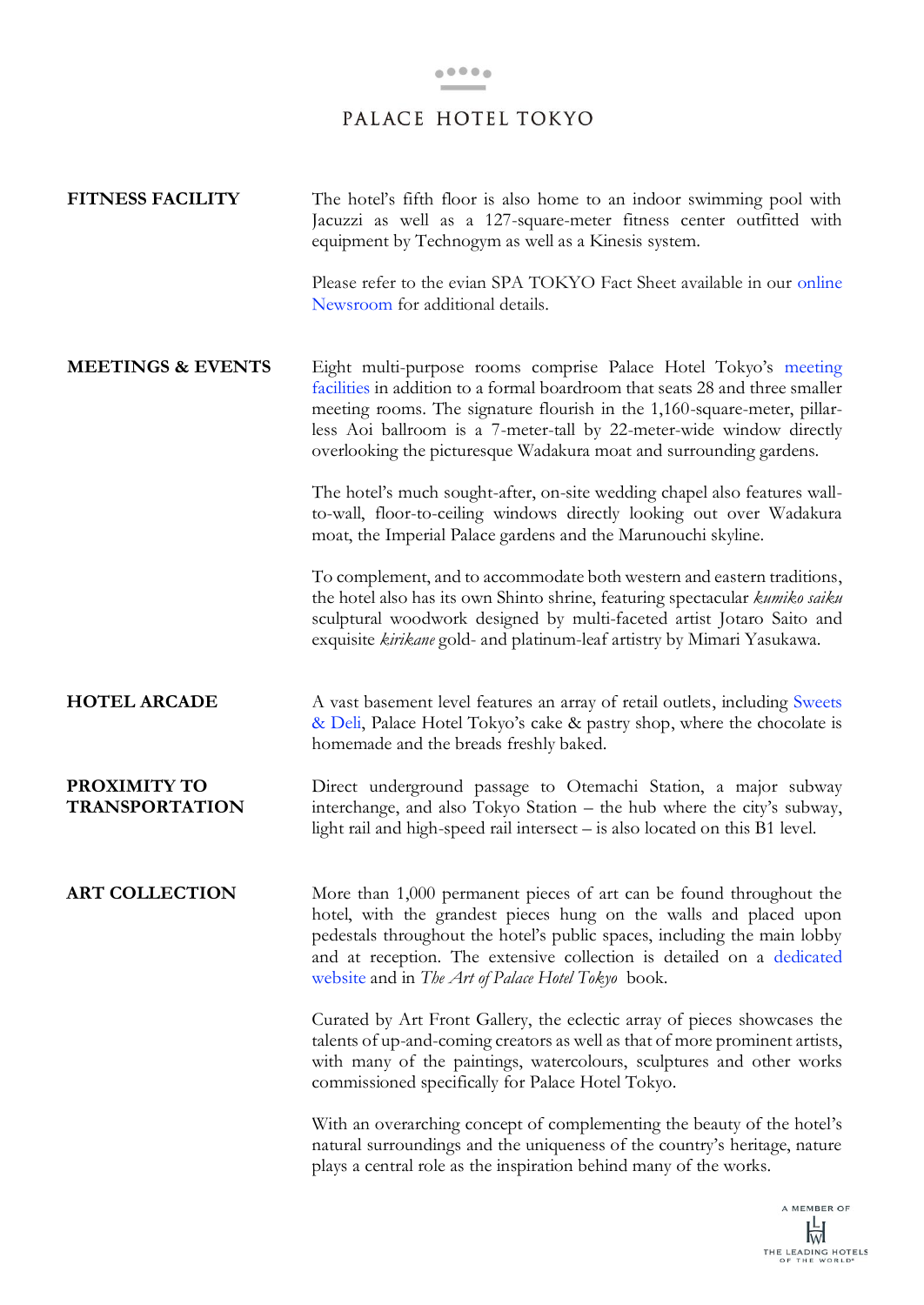| <b>ART COLLECTION</b><br>continued         | The immense Echoes-Crystallization' wall installation by Shinji Ohmaki,<br>which depicts endangered species of Japanese flowers using crystal powder<br>and marble and acts as a backdrop to the main reception desk; Masahito<br>Katayama's 'Sunflower' painting; and Satoshi Uchiumi's vibrant, floral<br>'Shikisai no Shita' piece are just a few prominent examples.                                                                         |
|--------------------------------------------|--------------------------------------------------------------------------------------------------------------------------------------------------------------------------------------------------------------------------------------------------------------------------------------------------------------------------------------------------------------------------------------------------------------------------------------------------|
|                                            | To complement, a traditional ink wash painting that once hung in the<br>Chiyoda Suite of the original Palace Hotel - by artist Gyokuo Kawai and<br>also depicting nature - now graces the entrance of the contemporary<br>hotel's Chiyoda Suite.                                                                                                                                                                                                 |
| <b>DESIGN HIGHLIGHTS</b>                   | The hotel's connection to its environment is echoed in its design, from the<br>hand-tufted, deep green carpets to the leaf-shaped bar of Lounge Bar Privé<br>and the sculptural tamukeyama momiji Japanese maple planted outside one<br>of the lobby seating areas.                                                                                                                                                                              |
|                                            | This reverence for nature was a vital element when local design studio,<br>SIMPLICITY, conceived the interiors for Esterre. With a restaurant<br>whose name translates as 'Mother Earth', the design team chose to reflect<br>the continuous, circular flow of life through an earthy color palette. Richly<br>tactile materials such as <i>washi</i> paper, textile and wood were chosen to<br>emphasize the harmony between nature and humans. |
|                                            | In the hotel's driveway, the striking artistry of the <i>aji</i> -stone wall installation<br>that leads to the main entrance echoes the natural beauty of the stonework<br>that lines the moats of the Imperial Palace grounds.                                                                                                                                                                                                                  |
|                                            | At the hotel's signature Japanese restaurant Wadakura, imagined by<br>A.N.D. (Aoyama Nomura Design), a team of local artisans were brought<br>together to skillfully combine traditional Japanese techniques and building<br>materials with contemporary artistic interpretation to showcase new<br>possibilities in craftsmanship.                                                                                                              |
|                                            | A.N.D. is also behind the in-house wedding chapel, winner of the 2012<br>DFA (Design For Asia) Grand Award and DFA Gold Award.                                                                                                                                                                                                                                                                                                                   |
|                                            | In 2013, the property was recognized with a design award from ${Travel +}$<br>Leisure magazine USA for the category of 'Best Hotel, 100 or more rooms'.                                                                                                                                                                                                                                                                                          |
| <b>ARCHITECTURAL FIRM</b>                  | Mitsubishi Jisho Sekkei Inc.                                                                                                                                                                                                                                                                                                                                                                                                                     |
| <b>LEAD INTERIOR</b><br><b>DESIGN FIRM</b> | G.A Group, as led by Executive Design Director Terry McGinnity                                                                                                                                                                                                                                                                                                                                                                                   |